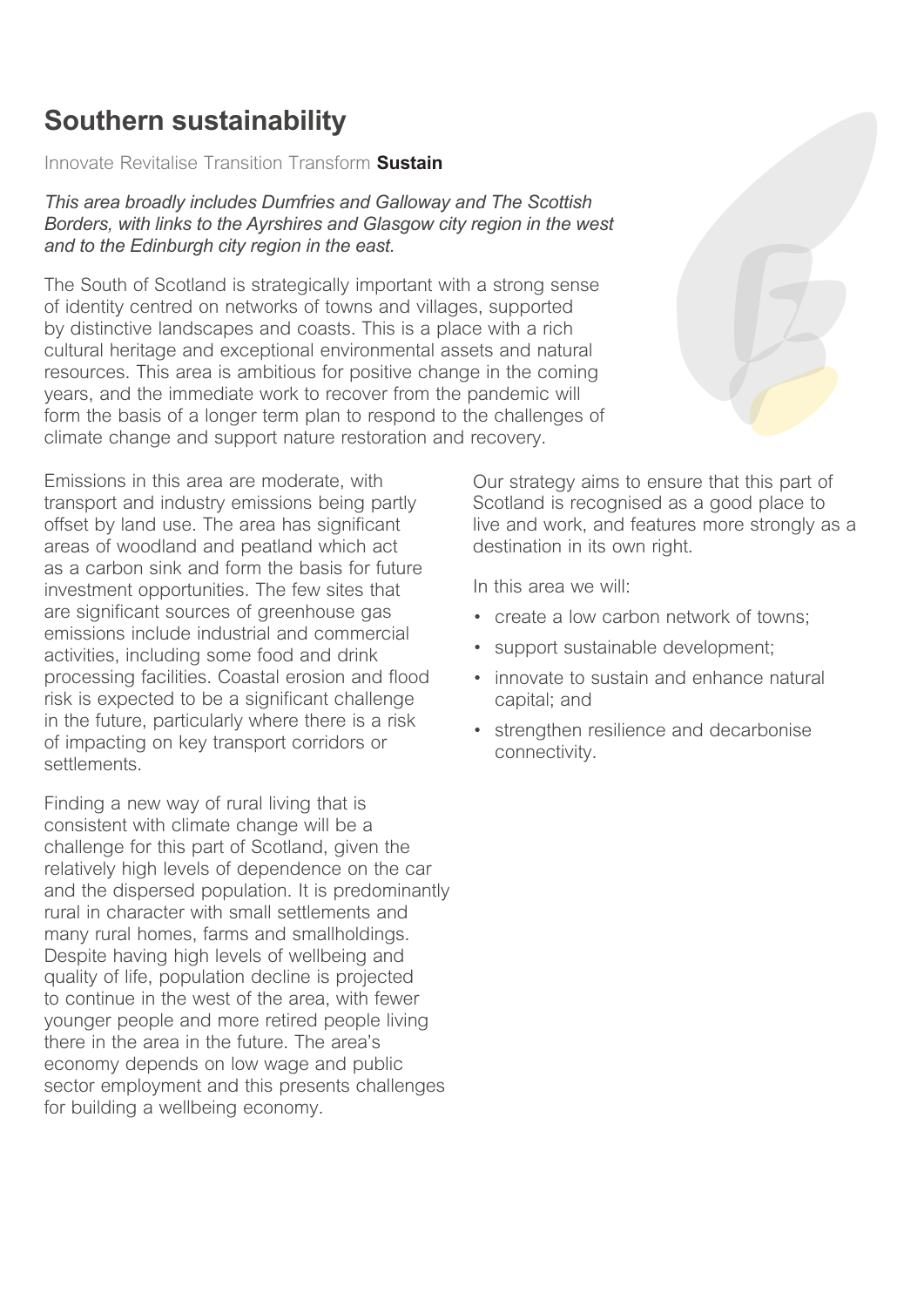# **Southern sustainability**

## Legend



Strategic connection

Strategic maritime routes

Blue economy

### Liveable places

- National Walking, Cycling and Wheeling  $\binom{2}{2}$ Network
- Circular Economy Material Management  $\binom{5}{5}$ Facilities
- $\odot$ Digital Fibre Network

#### **Productive places**

- **Industrial Green Transition Zones**  $\odot$
- $\odot$ Pumped Hydro Storage
- $\mathbf{u}$ Chapelcross Power Station Redevelopment
- $\overline{13}$ High Speed Rail
- **Strategic Renewable Electricity Generation**  $\bigcirc$ and Transmission Infrastructure

#### **Distinctive places**

14 Clyde Mission

Stranraer Gateway  $\overline{18}$ 

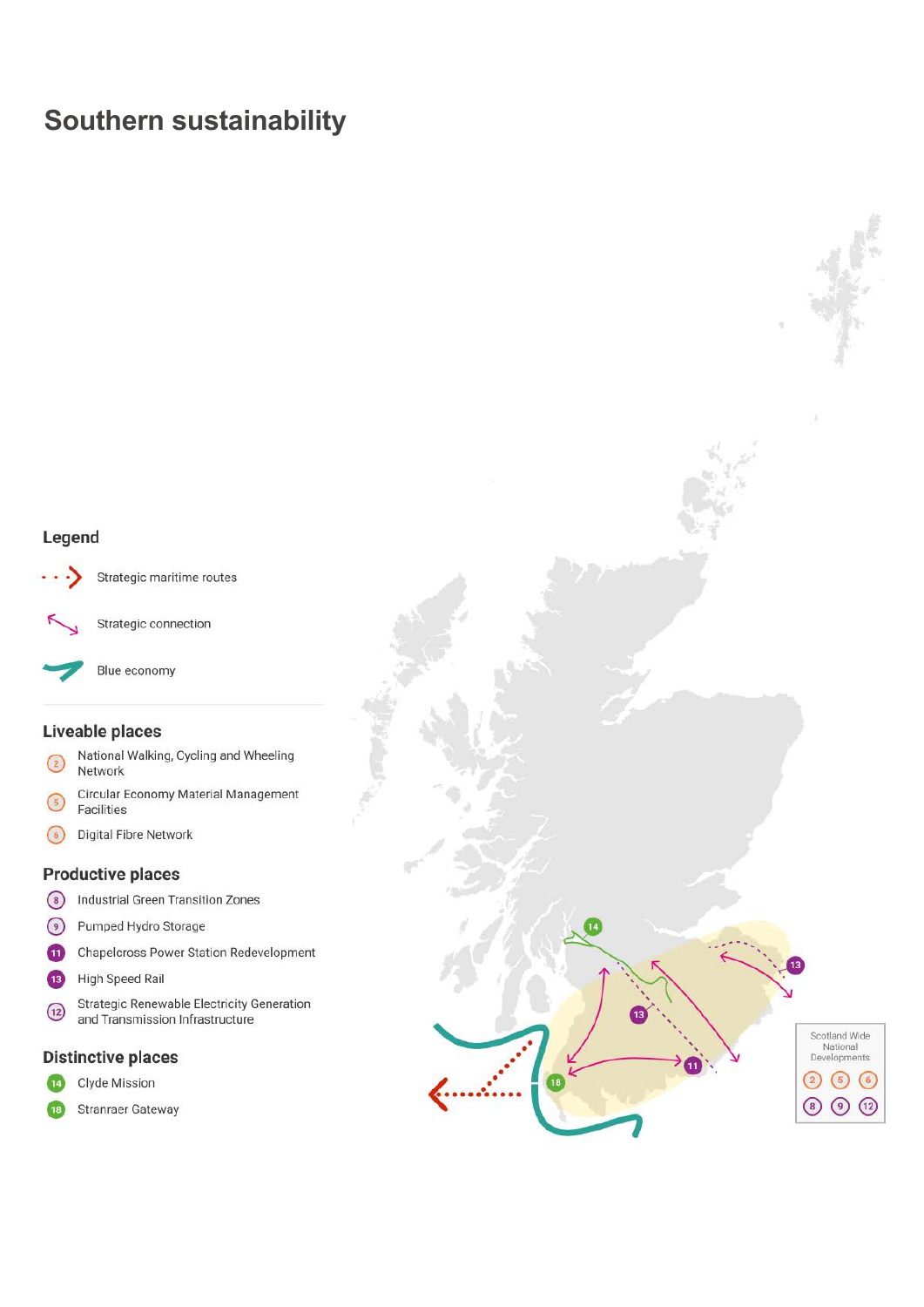# **Actions**

## **22. Create a low-carbon network of towns**

*Settlements across this area provide services to the surrounding rural communities. The towns are well placed to be models of sustainable living with many undergoing regeneration including Stranraer, Jedburgh, Galashiels, Hawick and Eyemouth. Quality of life for people living in the area will depend on this network in the future and it should form the basis of a tailored response to the 20 minute neighbourhood concept. Town centres can be strengthened as they recover from the pandemic. New measures to build resilience to climate change will be required including food risk management in key settlements.* 

*The area is already investing in regenerating and future-proofng its towns and wider communities. The Stranraer Gateway Project is an opportunity to consolidate and bring new impetus to regenerate this strategically located settlement. Plans include expansion of the marina, supported by the Borderlands Inclusive Growth Deal, and low carbon heating can be incorporated as part of the transformation of the wider town. Nearby Cairnryan is a crucial gateway to Scotland, with a need to make best use of existing connections.* 

*The future growth of the area aims to consolidate existing settlements, capitalise on the strong sense of place of its towns and ensure accessibility by locating new development close to the Borders Rail Line. The Borderlands Place Programme, future Regional Land Use Partnerships and other strategic initiatives can support an integrated approach to protecting and restoring the area's natural assets, enhancing the built environment and achieving a greener, fairer and more inclusive wellbeing economy across the area.* 

### **23. Support sustainable development***.*

*The future sustainability of the area will depend on the creation of high-quality and green jobs for local people. The local economy will need to diversify to sustain a wider range of businesses and jobs. An emphasis on community wealth building will help to reduce dependence on public sector employment and a relatively* 

*low-wage economy associated with rural and primary sectors. The current approach to investment focuses on strategic growth corridors linking economic hubs with transport routes. Whilst the strategic road network is an asset and contributes to the area's connections north and south, a long term strategy will require innovation and fresh thinking to ensure that future growth refects our commitment to reducing greenhouse gas emissions and reducing inequality.* 

*Employment opportunities can support population growth, help to retain more young people and transition the area away from its current dependence on low wage sectors. New ways of working including remote working could attract more people to live here, supporting the economy and sustaining local services and facilities. This will also beneft from continued support for local skills development and centres of further and higher education including the Galashiels campus of Heriot Watt University and Glasgow University at the Crichton Campus, Dumfries.* 

*Signifcant investment sites include the former nuclear power station at Chapelcross which benefts from existing grid connections and is an opportunity to repurpose the land by establishing a green energy park which contributes to national ambitions and innovation. Low carbon accessibility will be a key challenge, as the site is remote from Annan and not served by public transport. Providing access to wider markets, the port at Cairnryan could create further strategic growth opportunities. The expansion of Tweedbank and an inclusive approach to economic development in the Central Borders and Tweeddale are also strategic opportunities.* 

*The area has aspirations to become a prime outdoor recreation and green tourism destination. Key projects include the South West Coastal Path, and projects supported by the Borderlands Inclusive Growth Deal; the Mountain Biking Innovation Centre at Innerleithen, updating the cycling experience and facilities at some of the 7stanes sites and Destination Tweed which will deliver a multi-user path and cycle route from Moffat to Eyemouth. More could be made of the area's border location and attractions to ensure visitors make better use of local services and support the economy and communities.*